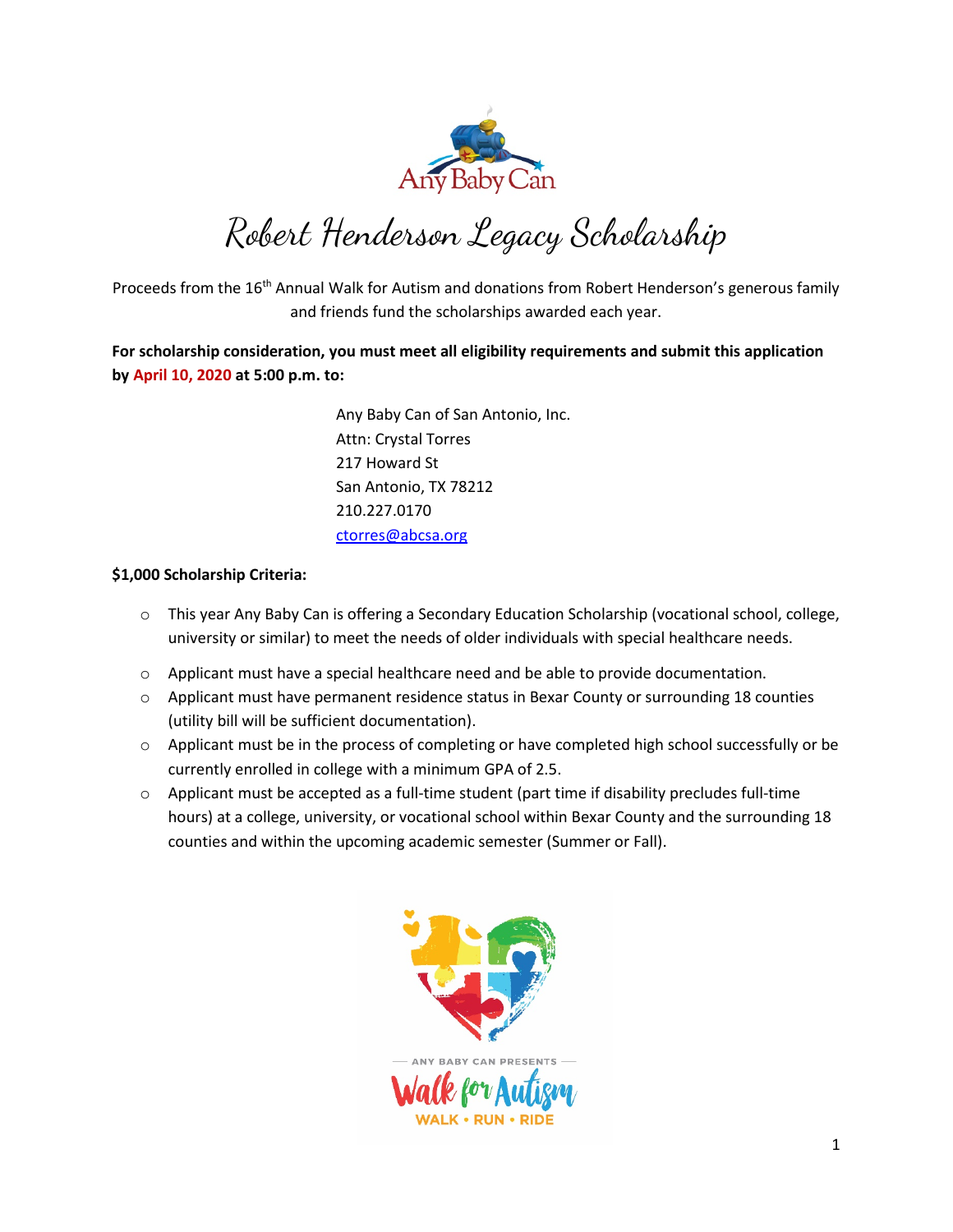### **Individual with disability information:**

| State: ________________ | Zip Code: _______________ |
|-------------------------|---------------------------|
|                         |                           |
|                         |                           |
|                         |                           |
|                         |                           |
| State: ________________ | Zip Code: _______________ |
|                         |                           |

- o Incomplete or late applications will prevent you from scholarship consideration.
- o **Secondary Education Scholarship:** tuition invoices need to be turned in to our office no later than July 31, 2020. Tuition invoice must include name of institution, total amount due (must be over \$1,000) and address of where to send payment. If appropriate documentation is not received by July 31, 2020, the awarded scholarship will not be paid.

| Parent's Signature:     | Date: |
|-------------------------|-------|
| Individual's Signature: | Date: |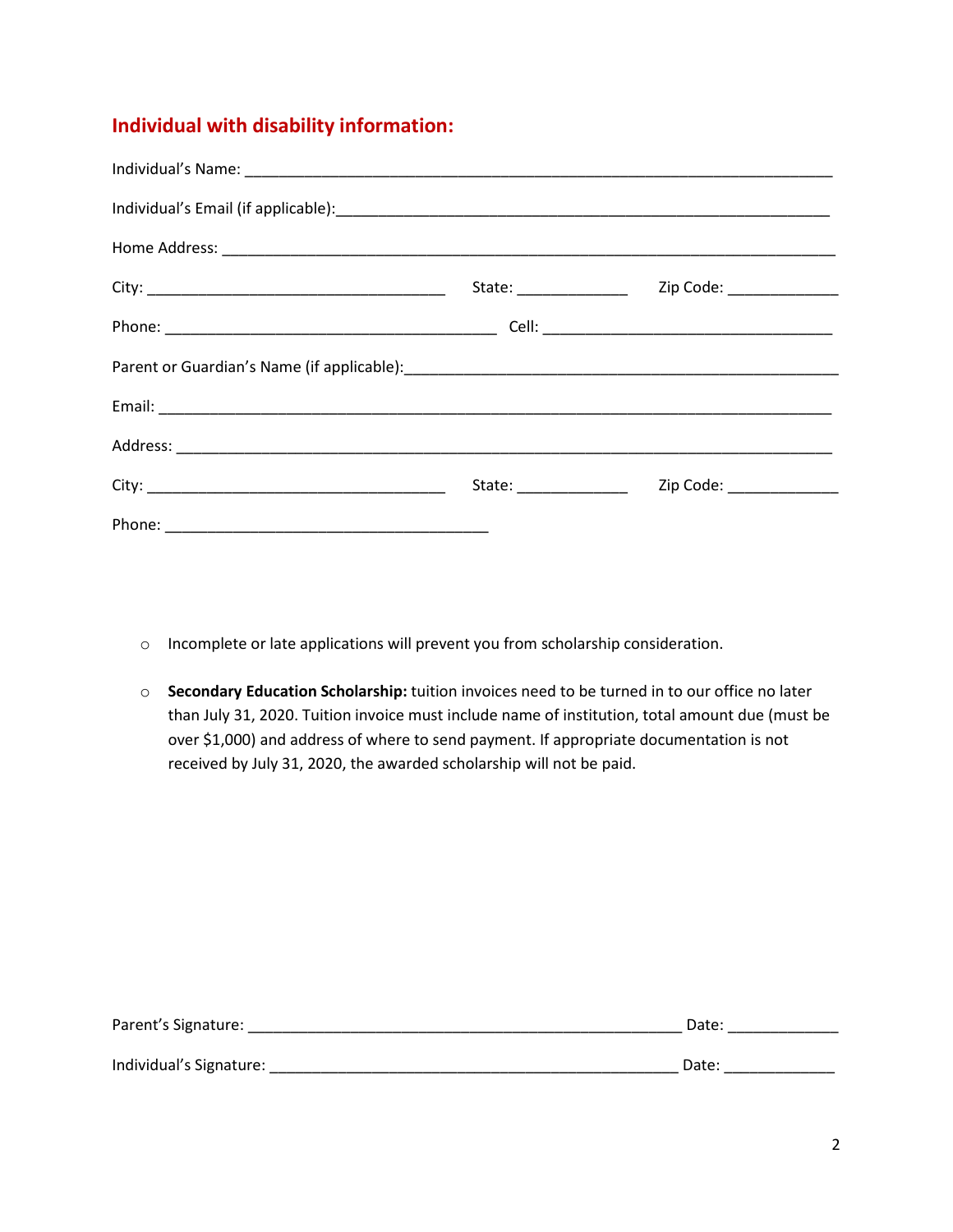#### **Instructions for completing Secondary Education application:**

- o Attach your current certified transcript, documentation of disability, proof of residence status, and current college class schedule or acceptance letter.
- $\circ$  Please include three written references from individuals unrelated to you (reference form attached to application).
- $\circ$  Complete entire application for submission to include essay (accommodations allowed).
- o Incomplete or late applications will prevent you from scholarship consideration.
- $\circ$  If awarded, tuition invoices need to be turned in to our office by July 31, 2020. Tuition invoice must include name of institution, total amount due (must be over \$1,000) and address of where to send payment. If appropriate documentation is not received by July 31, 2020, the awarded scholarship will not be paid.

### **Please attach a 1 - 2 page typed essay addressing the following:**

How have you overcome challenges related to your disability?

Why do you believe you should receive this Secondary Education scholarship?

If you receive this Secondary Education scholarship, how will you give back to your community?

Please share any career objectives, plans, goals, academic, or personal qualities you believe will help the Scholarship Committee make a favorable decision regarding your application.

*\*Please keep in mind that the content of your essay will be a major factor in selecting the Secondary Education scholarship winners.*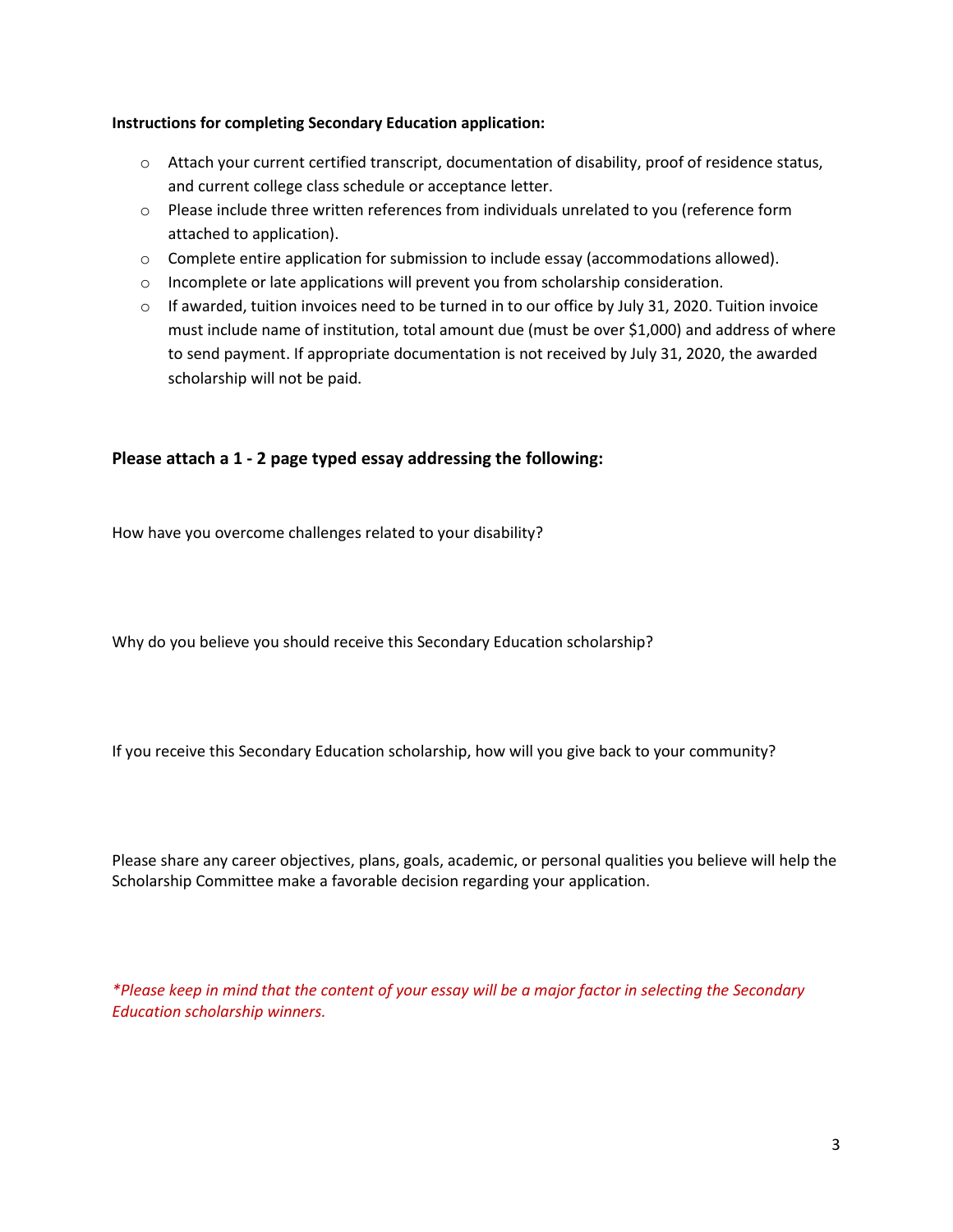## **Academic Information:**

| Applicants must have a cumulative GPA at least 2.5.<br>High School GPA: ______________ College GPA: ___________ |              |                                                                                                            |
|-----------------------------------------------------------------------------------------------------------------|--------------|------------------------------------------------------------------------------------------------------------|
|                                                                                                                 |              |                                                                                                            |
|                                                                                                                 |              | Estimated Graduation Date: _____________________Total Credit Hours Earned: ________________________        |
|                                                                                                                 |              |                                                                                                            |
| <b>College Affiliation</b>                                                                                      |              |                                                                                                            |
| $\Box$ Arts and Sciences                                                                                        |              | $\Box$ Technology                                                                                          |
| $\Box$ Business Administration                                                                                  |              | □ Health and Human Services                                                                                |
| $\Box$ Education and Human Development                                                                          |              | □ Undecided/Pre-Major                                                                                      |
| □ Musical Arts                                                                                                  | $\Box$ Other |                                                                                                            |
| Please Identify "Other": 1997 - 1997 - 1998 - 1998 - 1999 - 1999 - 1999 - 1999 - 1999 - 1999 - 1999 - 1999 - 1  |              |                                                                                                            |
|                                                                                                                 |              | Extracurricular Involvement: List your work and/or volunteer experience and community service              |
|                                                                                                                 |              |                                                                                                            |
|                                                                                                                 |              |                                                                                                            |
|                                                                                                                 |              |                                                                                                            |
|                                                                                                                 |              |                                                                                                            |
| circumstances that you would like the scholarship committee to consider when reviewing this                     |              | Academic Achievement: List any academic honors, department awards, scholarships or special financial       |
|                                                                                                                 |              |                                                                                                            |
|                                                                                                                 |              |                                                                                                            |
|                                                                                                                 |              |                                                                                                            |
|                                                                                                                 |              | Scholarships and Grants: Please list any scholarships or grants you will be receiving for the school year: |
|                                                                                                                 |              |                                                                                                            |
|                                                                                                                 |              |                                                                                                            |
|                                                                                                                 |              |                                                                                                            |
|                                                                                                                 |              |                                                                                                            |
|                                                                                                                 |              |                                                                                                            |
|                                                                                                                 |              |                                                                                                            |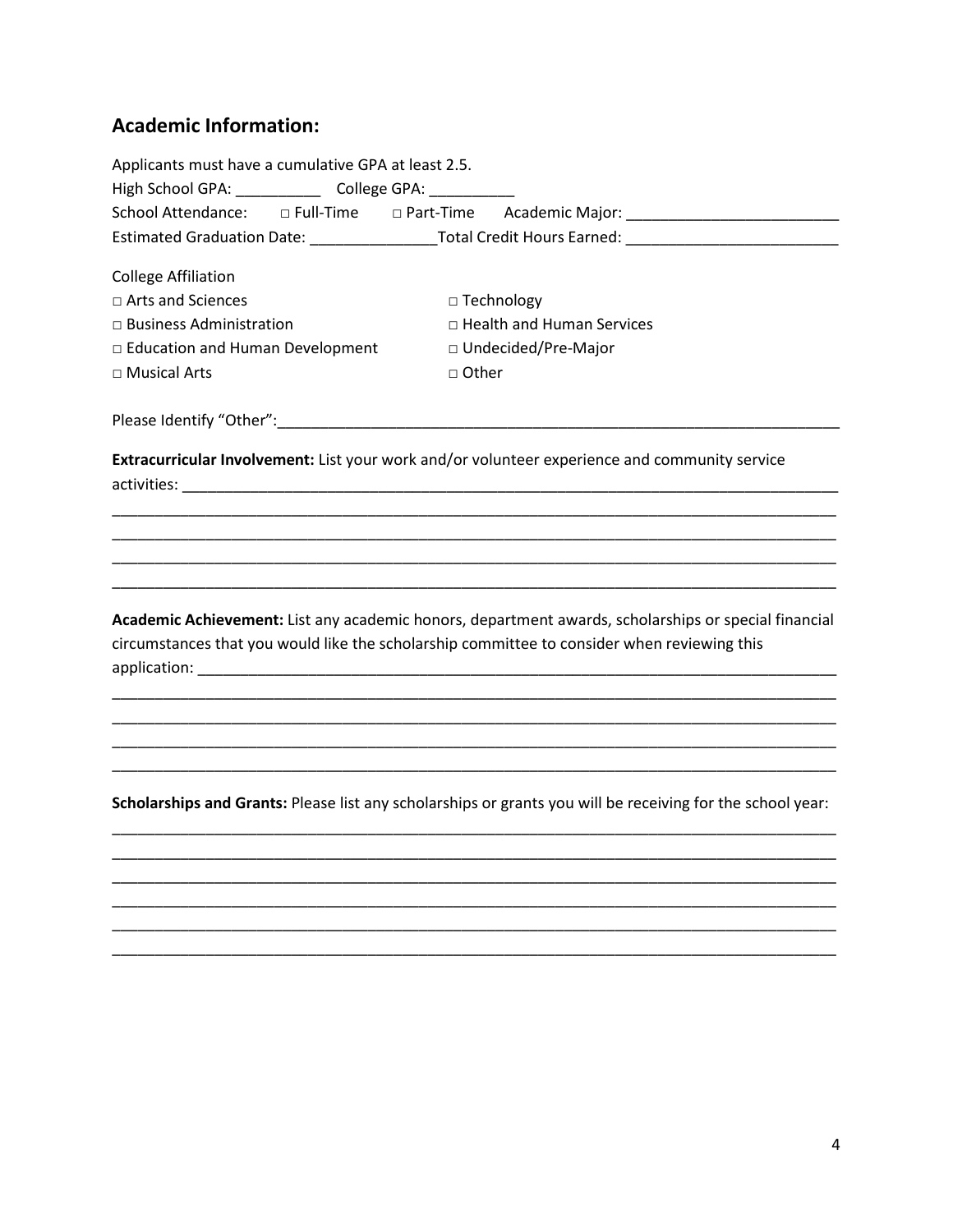### **Reference Information:**

Please list the names, addresses, and telephone numbers of three personal or professional references who are not family members. Please send your reference forms (included in this application) to these three individuals for completion.

### *Reference One:*

|                         | State:________________ | Zip Code:________________ |  |
|-------------------------|------------------------|---------------------------|--|
|                         |                        |                           |  |
| Reference Two:          |                        |                           |  |
|                         |                        |                           |  |
|                         |                        |                           |  |
|                         |                        |                           |  |
|                         |                        |                           |  |
|                         |                        |                           |  |
| <b>Reference Three:</b> |                        |                           |  |
|                         |                        |                           |  |
|                         |                        |                           |  |
|                         |                        |                           |  |
|                         | State:_______________  | Zip Code:________________ |  |
|                         |                        |                           |  |

Scholarships do not automatically renew. The Scholarship Committee will select finalist who meets the above requirements. Applicant's signature grants Any Baby Can of San Antonio, Inc. permission to access related information for the purpose of scholarship consideration. Recipients will be notified by phone no later than April 20, 2020.

\_\_\_\_\_\_\_\_\_\_\_\_\_\_\_\_\_\_\_\_\_\_\_\_\_\_\_\_\_\_\_\_\_\_\_\_\_\_\_ \_\_\_\_\_\_\_\_\_\_\_\_\_\_\_\_\_\_\_\_\_\_\_\_\_\_\_\_\_\_\_\_\_\_\_\_\_

Applicant Signature Date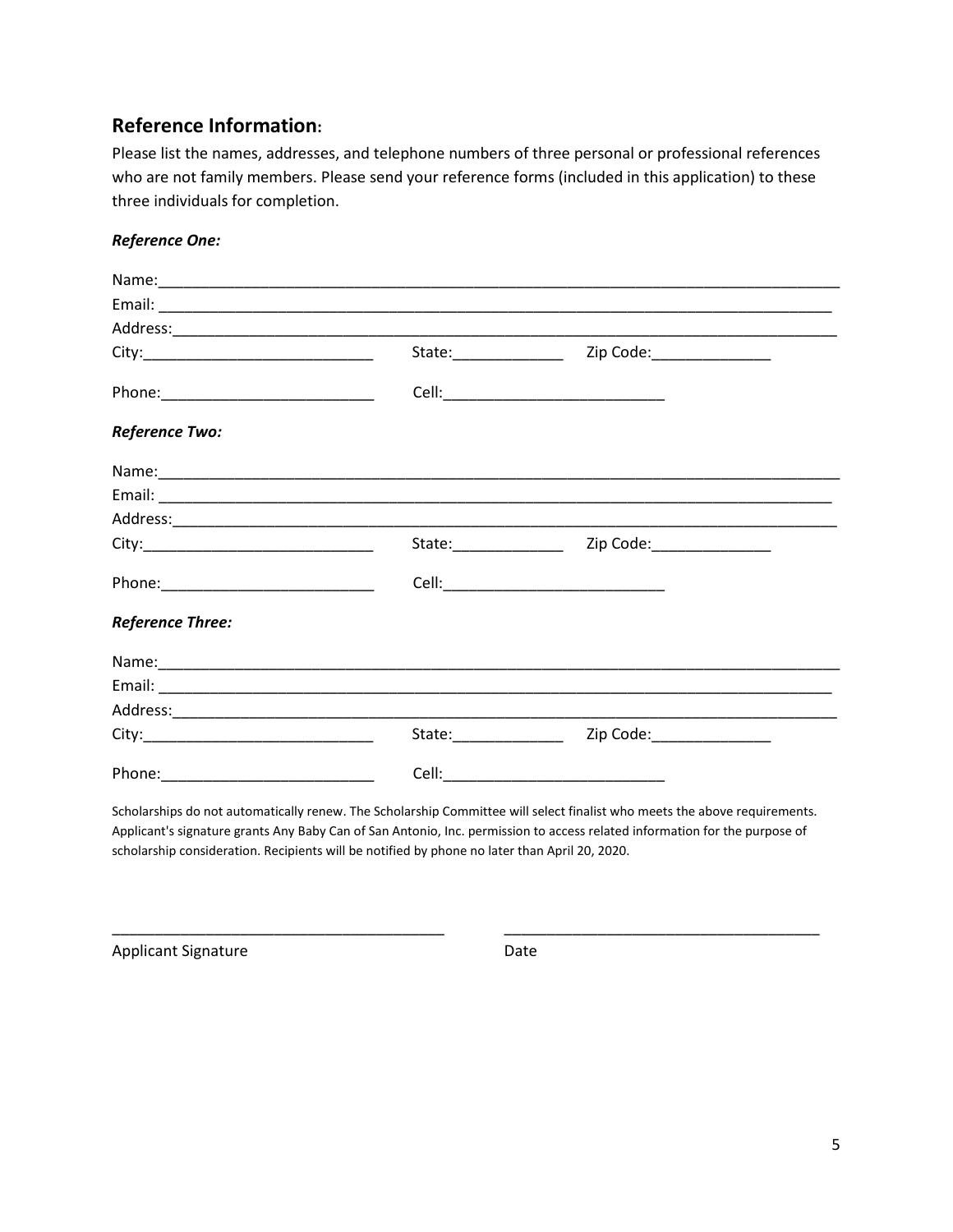# **Reference Form**

|    | I am applying for a scholarship and request that you complete this Reference Form and return it to me in<br>a sealed envelope. The scholarship committee of Any Baby Can of San Antonio, Inc. must receive my<br>application, along with your reference, by April 10, 2020 at 5:00 p.m. |
|----|-----------------------------------------------------------------------------------------------------------------------------------------------------------------------------------------------------------------------------------------------------------------------------------------|
|    | <b>Scholarship Application Information</b>                                                                                                                                                                                                                                              |
|    |                                                                                                                                                                                                                                                                                         |
|    |                                                                                                                                                                                                                                                                                         |
|    |                                                                                                                                                                                                                                                                                         |
|    |                                                                                                                                                                                                                                                                                         |
| 1. | How long have you known the applicant and in what capacity?                                                                                                                                                                                                                             |
|    |                                                                                                                                                                                                                                                                                         |
|    |                                                                                                                                                                                                                                                                                         |
|    |                                                                                                                                                                                                                                                                                         |
| 2. | What characteristics does the applicant possess that would help them to succeed in their<br>educational endeavors?                                                                                                                                                                      |
|    |                                                                                                                                                                                                                                                                                         |
|    | <u> 1990 - Jan James James James James James James James James James James James James James James James James J</u>                                                                                                                                                                    |
|    |                                                                                                                                                                                                                                                                                         |
|    | 3. Are there unique factors that make the applicant especially worthy of receiving scholarship<br>support?                                                                                                                                                                              |
|    |                                                                                                                                                                                                                                                                                         |
|    |                                                                                                                                                                                                                                                                                         |
| 4. | <b>Additional Comments?</b>                                                                                                                                                                                                                                                             |
|    |                                                                                                                                                                                                                                                                                         |
|    |                                                                                                                                                                                                                                                                                         |